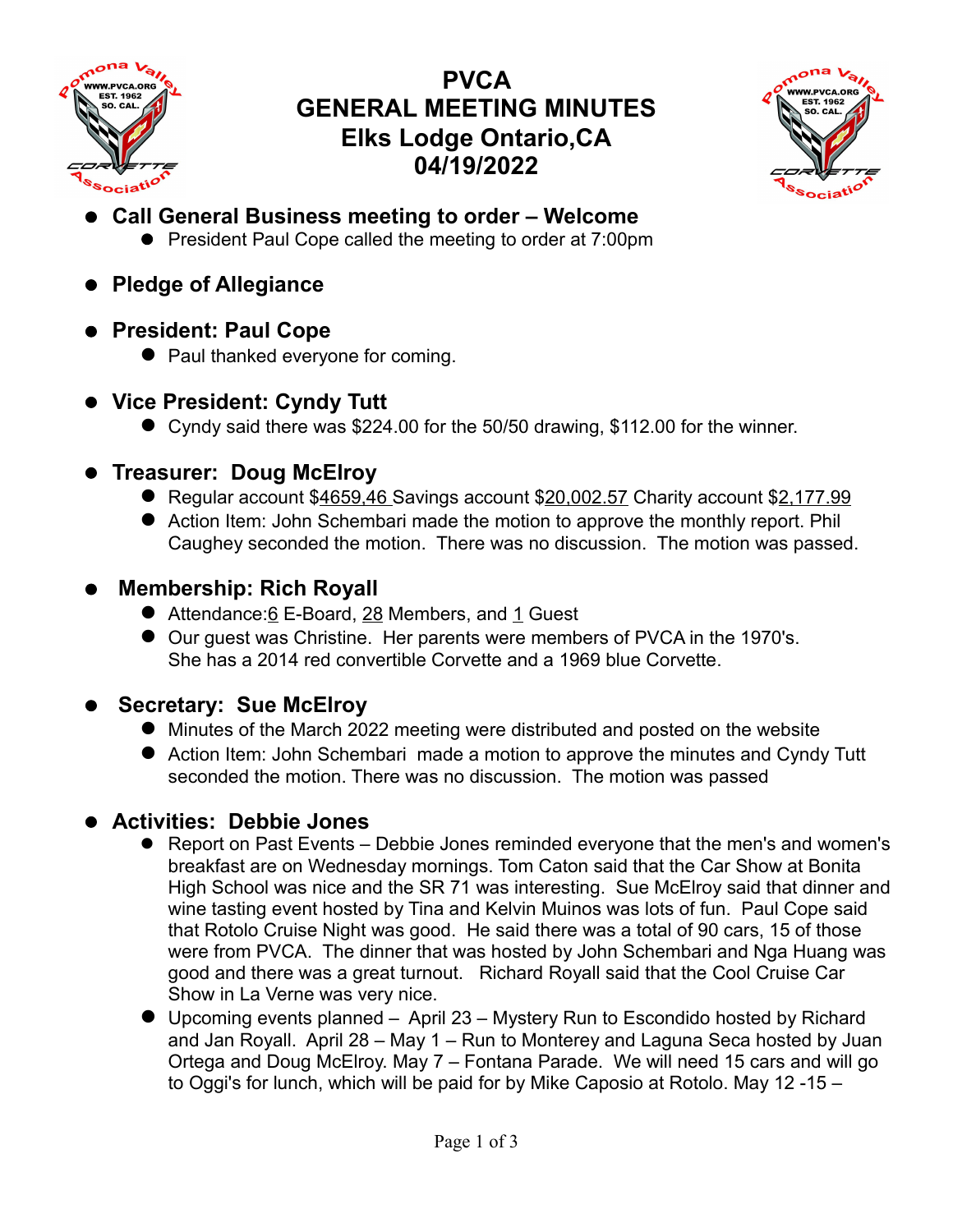

## **PVCA GENERAL MEETING MINUTES Elks Lodge Ontario,CA 04/19/2022**



Gambler's Classis 2022 in Laughlin, Nevada. May 14 – Rotolo Cruise Night. May 17 – PVCA General Meeting. May 21 – Paranormal Night at March Field. May 27 – ZO6 Reveal at Ron Bell. May 29 – Fiesta at Karyn and Charles Adamson's house. They will have a taco man and Margaritas. They will be having their Annual Fundraiser for Cancer. If you have people that have passed away from or have had cancer please get pictures to them beforehand so they can display them. June  $2 - 1$ <sup>st</sup> Annual Wounded Warriors Golf Tournament at Torrey Pines. John Schembari said that the cost of sponsoring a wounded vet is \$650.00. He will be working with the Wounded Warriors to try to do something with the Blind veterans. He will have more information at our next meeting.

### **NCCC Governor: Dave Bratt**

 Dave Bratt was absent . Paul Cope reported that the next NCCC Governor's Meeting will be held on May 14 at the Gamblers Classic in Laughlin.

### **REPRESENTATIVES**

- Sunshine: Jan Royall Jan read all of the April birthdays and anniversaries and we sang Happy Birthday.
- Rotolo Liaison: Paul Cope Paul said that there will be a ZO6 Reveal at Victorville Chevrolet on June 24 from 11:00 am – 7:00 pm. Rotolo is going to have a Z06 Reveal also, which will be in June. Details are being worked on by Rotolo. The reveal will be a two day affair. The 1<sup>st</sup> day will be by invitation only (including all of PVCA) and the  $2<sup>nd</sup>$ day will be for the general public.
- Car of the year: Barry Tutt Ron Kennedy won the gift card for March.
- National Corvette Museum: Kevin Jones There were 169 Corvette Museum deliveries in March. GM is going to have a Tech Center at the Museum and will, also, have and Education Gallery. Construction will begin next month.
- Parliamentarian: Phil Caughey Phil said that everything was good. He presented Paul with the 50<sup>th</sup> Anniversary Trophy that he was given when he was President.
- Homecoming: John Schembari Nothing new to report.
- Webmasters: Paul Cope and Doug McElroy Everything is going well. A picture of the new E-Board will be taken at the next E-Board meeting and then will be posted on the website.
- Holiday Party: Debbie Jones and Sue McElroy Our 2022 Christmas Party will be held at Sycamore Inn on Sunday, December 11, 2022.
- Apparel: Dan Borer and Glenda Goff. Dan donated a shirt to the raffle.